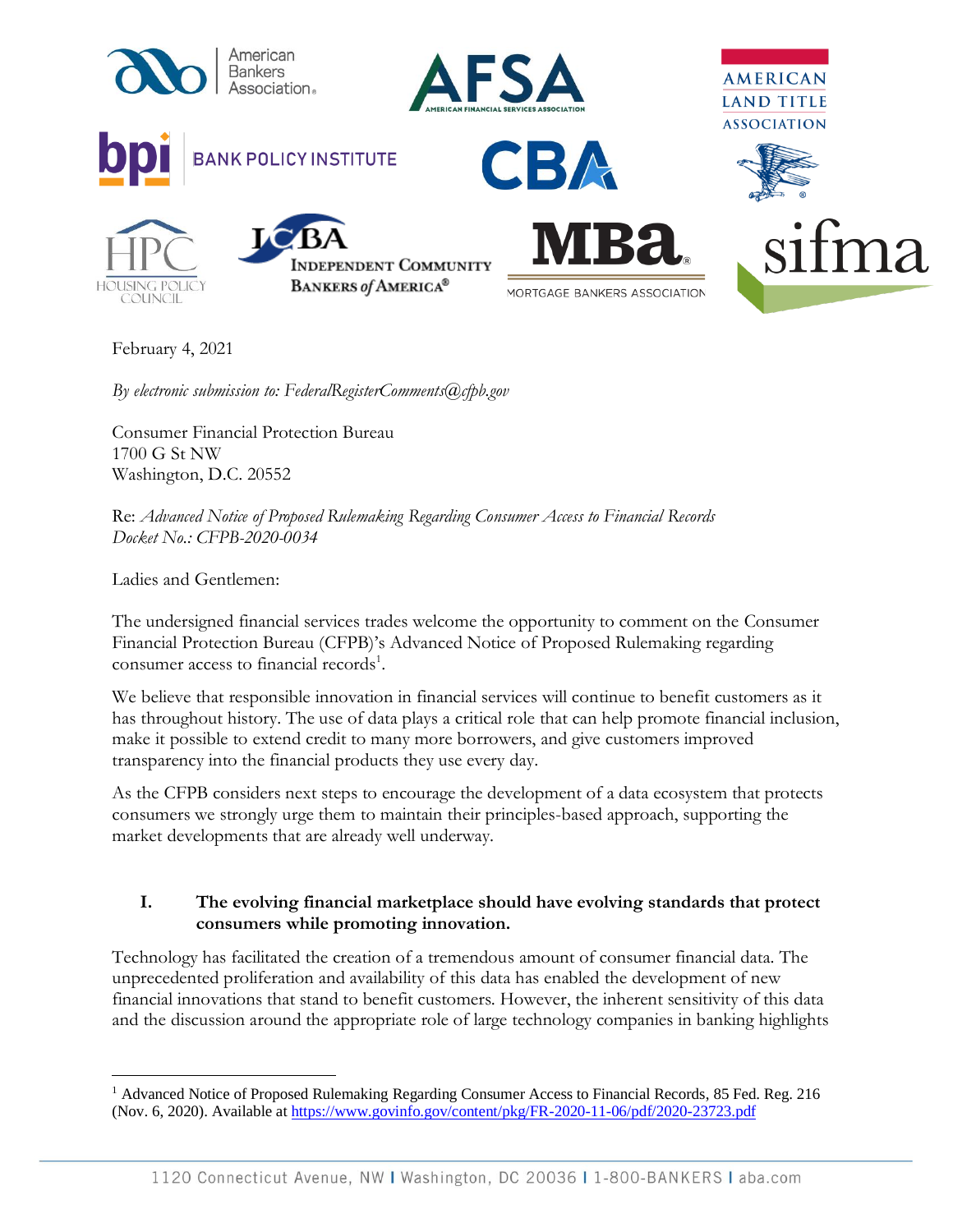the timeliness of this issue and the need to ensure that financial data are handled appropriately and securely.

As our members innovate, they do so within an established regulatory framework, backed by strong supervision and oversight, that ensures robust customer and data protection. Innovation is also taking place outside of our collective memberships. Technology-focused startups are building consumer facing products that rely on access to financial data. As a result, the demand for consumer financial data has increased dramatically, creating a robust market for these data.

We believe that if handled appropriately, access to these data can benefit consumers**. This is why our members fully support their customers' ability to access and share their financial data with the service provider of their choice in a secure, transparent manner that gives them control.** Today, our members are working with technology companies to build tools that facilitate access to financial data in a way that protects and empowers consumers.

However, it is important to note that sharing financial information is not without its risks. Consumer financial data are extremely sensitive and must be protected appropriately. Accordingly, Congress has recognized the sensitivity of financial information and has provided protections for it in the Gramm-Leach Bliley Act of 1999 (GLBA). These protections should apply wherever data is held. Consumers trust that their financial data are being protected and handled appropriately by covered financial institutions.

## **II. CFPB's 2017 principles have successfully protected consumers and allowed the marketplace to flourish.**

There is significant work underway to ensure that consumers can share their financial data while maintaining these critical protections. In 2017, the CFPB released a set of principles<sup>2</sup> to support responsible sharing of consumer data. According to then-Director of the CFPB, Richard Cordray, "these principles express our vision for realizing an innovative market that gives consumers protection and value." Importantly, these principles recognized the critical balance of giving consumers the ability to share their data, while ensuring they remain protected when they do so.

These principles have served as a flexible bedrock for industry collaboration that has driven real progress. Since 2017 our members have worked with aggregators and other technology companies to invest in technologies that move away from less secure methods of data sharing like credential based access and screen scraping to more secure API-based standards that give consumers transparency and control when they share their financial data. This has resulted in the development of the Financial Data Exchange (FDX) API standard, a joint effort between financial services firms, data aggregators, and fintech companies.

This industry-driven progress is made possible by the principles-based approach that the CFPB has taken to date. A more prescriptive approach is not just unnecessary but may undermine the progress that has already taken place and risks leaving consumers exposed if undertaken too narrowly. If the CFPB were to announce a new approach to data aggregation, industry participants may pause and reevaluate existing initiatives that already give consumers more secure methods to share their data.

Prescriptive standards also rarely facilitate innovation. By their very nature, standards are relatively static. In a market that is evolving as quickly as financial services, the data fields that are identified as important for today's use cases of aggregated data are unlikely to be appropriate for the innovations of tomorrow.

<sup>2</sup>